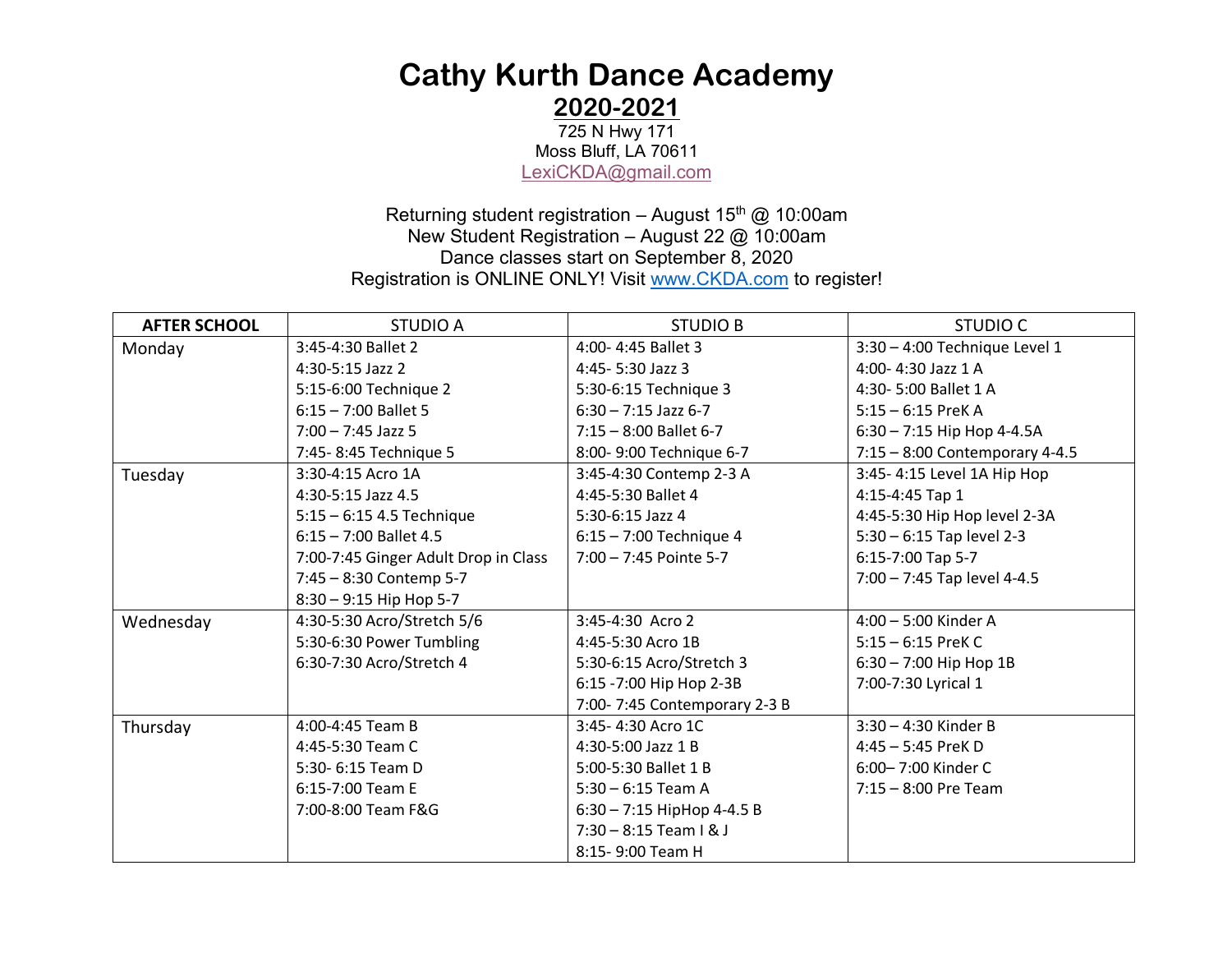| <b>DAY TIME</b> | STUDIO A                                                 | <b>STUDIO B</b>                    | STUDIO C                              |
|-----------------|----------------------------------------------------------|------------------------------------|---------------------------------------|
| Monday          | 8:00 - 12:45 Study Program                               |                                    | 10:30-11:30 PreK E                    |
|                 | 12:45-1:45 Strength & Conditioning<br>$7th - 12th$ grade |                                    | 11:45-12:45 Acro 1 D                  |
| Tuesday         | 8:00 - 12:45 Study Program                               | 12:45 -3:15 Ballet, Jazz, and      | 11:00-12:00 PreK A                    |
|                 | 12:45-1:45 Strength & Conditioning                       | Technique level 5-7                | 12:15-1:45 Jazz, Ballet, Technique    |
|                 | $7th - 12th$ grade                                       |                                    | level 1                               |
| Wednesday       | 8:00 - 12:45 Study Program                               | 12:45-3:15 Ballet, Jazz, Technique | 11:00-12:00 Hip Hop & Lyrical level 1 |
|                 | 12:45-1:45 Strength & Conditioning                       | level 4-4.5                        |                                       |
|                 | $7th - 12th$ grade                                       |                                    |                                       |
| Thursday        | 8:00 - 12:45 Study Program                               | 9:45-12:00 Ballet, Jazz, Technique |                                       |
|                 | 12:45-1:45 Strength & Conditioning                       | level 2-3                          |                                       |
|                 | $7th - 12th$ grade                                       |                                    |                                       |

### **\*\*\* All classes must have at least 12 students to keep the class. If a class is canceled due to low enrollment we will do our best to place you in an afternoon class but cannot guarantee you a spot.**

**Home Schooling?** We've got you covered! This year we will be offering dance classes during the day! These classes are combination classes and must be taken together. If you are planning to go back to school in January please be aware that we will try to accommodate you but cannot guarantee you a spot in an afternoon class.

**Split Schedule?** Not sure what to do with your children when they're off? Let us help!! During the morning certified teachers will help with their assignments and homework as well as some enrichments such as bible study and sewing. We must have a minimum of 16 students to offer this program, so please let us know if you are interested. The price is \$35 a day. Students will need to bring their own lap top or tablet / notebooks etc and lunch. After the study program we will have a strength and conditioning class offered for students in  $7<sup>th</sup> - 12<sup>th</sup>$  grade. It is separate and will need to be registered for separately. It will be our normal tuition rates

**Virtual Classes:** For \$25 a month those people who can't commit to a regular schedule or simply aren't ready for full time exposure just yet, we are going to offer virtual classes. There will be a new class each week (taught by a different teacher each week) that your child can log in at her convenience and take the virtual class. The class will be available for the entire week and can be viewed as many times as you like. Each week a new class will post and your child will have unlimited access to this classes for a full week. This will give your child exposure to many different teachers and genres of dance and he/she can watch the class over and over if he/she wishes.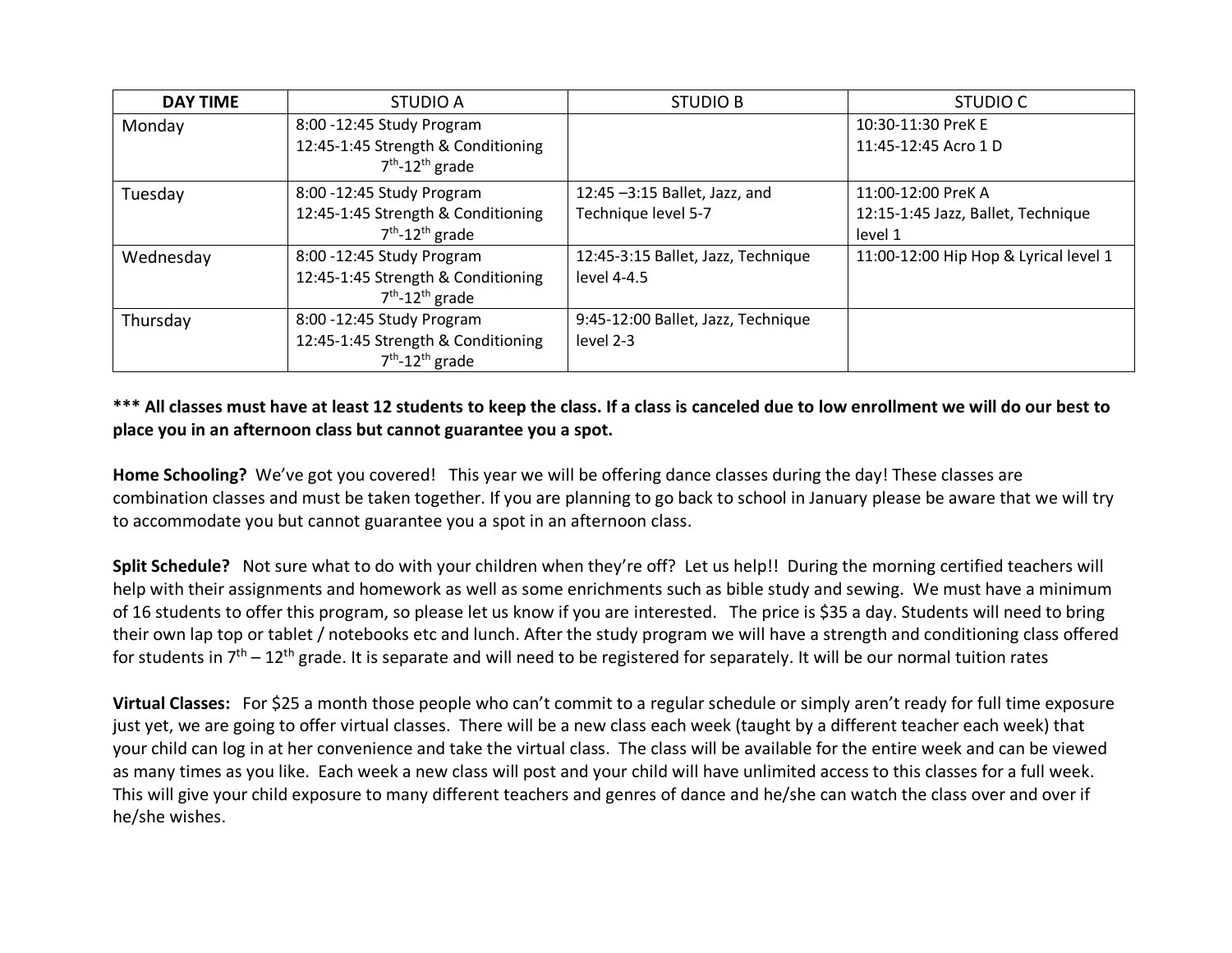#### **LEVEL INFO**

Dear Parents: We have a "Level" placement system for all of our dance classes. All 1<sup>st</sup> and 2<sup>nd</sup> grade students will enroll in Level 1 classes (except for Acro\* which is divided strictly by skill level). All 3<sup>rd</sup> grade and older students will be placed according to their experience, work ethic, skill level and age. Level placement helps all of our students by placing them where they can get the most out of their classes. All new students will need to be placed in the lowest level for their age (see chart below) and then we will place them as we see them perform in their classes. Should your child need to move up more than one level, this could mean asking you to come on a different day. If the new time would not work with your schedule, the dancer could stay right where he/she is as we firmly believe that honing fundamentals only builds better dancers! A detailed description of the level Placement Process is explained below.

## **Explanation of Level Placement:**

All **returning students** will be given a suggested placement with their parent packs at recital. This suggested Level is for your jazz and ballet placement. All other classes include a broader range of levels and you may choose any of those classes that work for you provided your suggested Level is within that class range. For example, if your child's suggested Level for Jazz or Ballet is Level 2, then he/she could enroll in any class that had a Level 2 listed within the range.

**If you are a new student** to CKDA – here is a general guideline as to where you should enroll your child:

All Preschoolers should enroll in any of our PreK TBA (Tap, Ballet, Acrobatics) classes.

All Kindergarten students should enroll in any of our Kinder TBJ (Tap, Ballet, Jazz) classes. (Kindergarten students are also eligible for Acro I.)

All  $1^{st}$  –  $2^{nd}$  Graders should enroll in Level 1 classes.

All  $3^{rd}$  –  $5^{th}$  graders should enroll in Level 2 classes.

All  $6<sup>th</sup>$  –  $8<sup>th</sup>$  graders should enroll in Level 3 classes

All New High School students should enroll in Level 4 classes.

\*\*Level 5 Jazz or Ballet requires that dancers are able to sit in both splits and properly and consistently execute double pirouettes to the Left and the Right.

\*\*Remember this is just a guide for you to place your child if you are **new to CKDA**. We will place your child accordingly once we have seen them perform in class.

Pointe Classes: Ballet class must be taken in addition to pointe class. To be in pointe class you must be placed in no less than a Level 5 Ballet or you must have previously had a year of pointe and must be at least 11 years old. Only dancers with teacher permission may enroll in pointe. Please check with your child's ballet teacher if you would like to enroll in pointe classes and DO NOT buy shoes until you have received permission from the teacher.

**Technique Classes:** Each technique class has the Level ranges listed. Enroll in the technique class where your Level falls.

#### **Acro:**

Level 1 Beginner - cannot do stand up backbend (no costume – no recital performance)

Level 2 Can do stand up backbend unassisted and strong cartwheel

Level 3 Can do stand up backbend, strong cartwheel, properly execute front limber and backbend kickover

Level 4 Can do all of level 3 requirements plus properly execute back and front walkovers